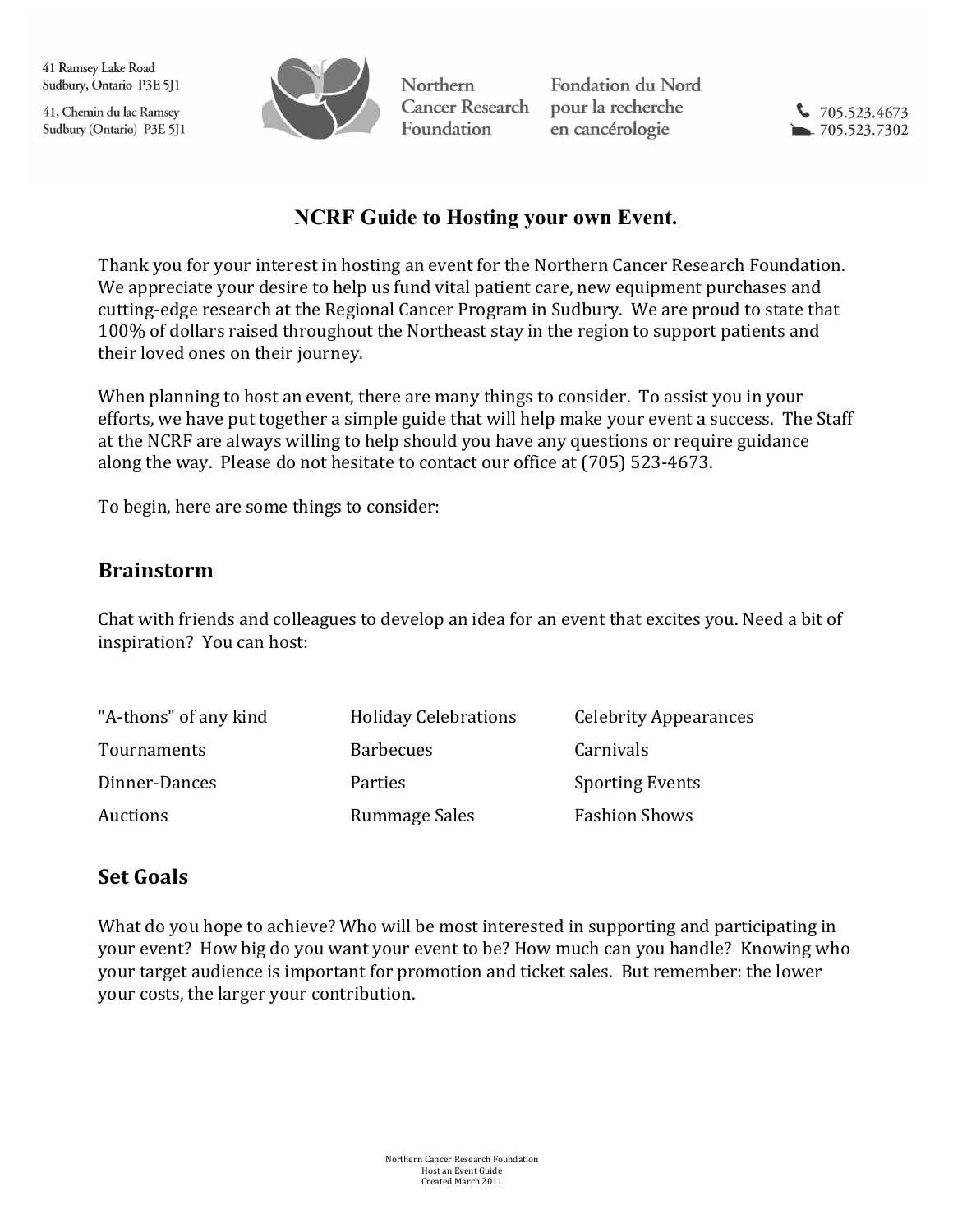41, Chemin du lac Ramsey Sudbury (Ontario) P3E 5J1



Northern **Cancer Research Foundation** 

**Fondation du Nord** pour la recherche en cancérologie

 $\sqrt{705.523.4673}$  $-705.523.7302$ 

## **Come and Meet Us**

The Foundation wants to know more about you, your goals and ideas. We want to help make your event a success! Arrange to meet with us to discuss the details of your event and how we can best support you.

# **Set the Schedule**

Schedule your event for a time of day and in a location convenient for those who will be attending. Also do your best to check that your event doesn't conflict with other major events in your area that target the same market you are hoping to reach.

### **Get your event in our Calendar**

Once you have decided on an event concept and have set a date, provide us with the details so we can post it on our website for all to see! We can even make arrangements to have your fundraiser posted on free community event calendars.

#### **Form an Event Committee**

It takes a lot of time and energy to plan a major event. Recruit enthusiastic and dedicated volunteers with a variety of skills to divide the tasks and help organize your event. This is one of the most important elements to the success of your special event!

## **Event Logistics**

Attention to detail is essential to the success of every event. The Foundation would be happy to review the logistics of your event with you.

## **Promotion**

Eye-catching posters, tickets and other promotional materials can help to market your event and help increase attendance. We would be proud to have your event materials display our logo and name; we would also be more than happy to assist in the marketing, promotion and publicity of your event. It is important however, that we ensure that our visual identity is used correctly. Therefore, we ask that all promotional and publicity material be approved by **the Northern Cancer Research Foundation** (please allow sufficient lead time for approval process).